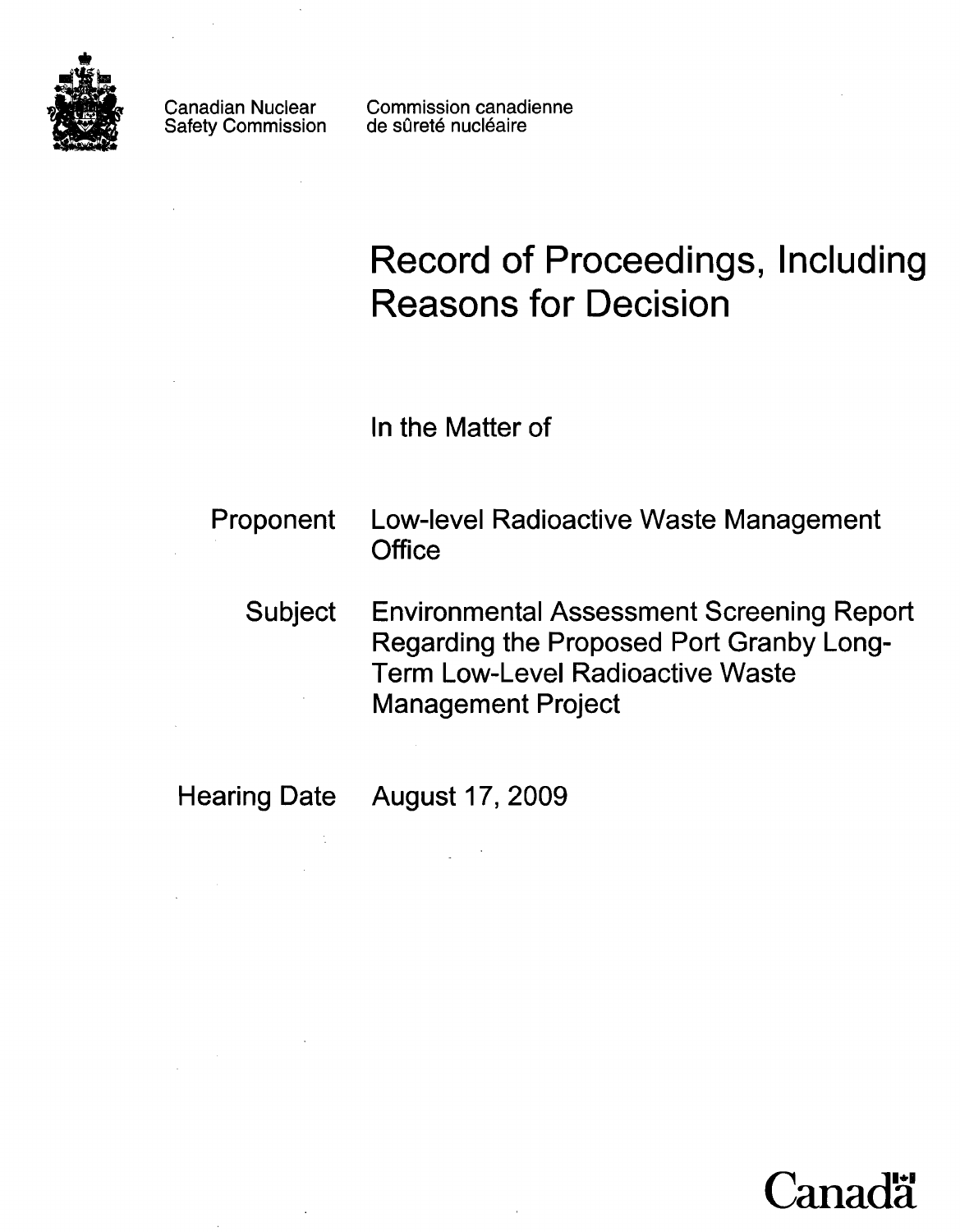## **RECORD OF PROCEEDINGS**

| Proponent:                                | Low Level Radioactive Waste Management Office                                                                                                      |
|-------------------------------------------|----------------------------------------------------------------------------------------------------------------------------------------------------|
| Address/Location:                         | 5 Mill Street South, Port Hope, Ontario L1A 2S6                                                                                                    |
| Purpose:                                  | Environmental Assessment Screening Report regarding the<br>proposed Port Granby Long-Term Low-Level Radioactive Waste<br><b>Management Project</b> |
| Application received:                     | November 16, 2001                                                                                                                                  |
| Date of hearing:                          | August 17, 2009                                                                                                                                    |
| Location:                                 | Canadian Nuclear Safety Commission (CNSC), 280 Slater St.,<br>Ottawa, Ontario                                                                      |
| Members present:                          | M. Binder, Chair                                                                                                                                   |
| Secretary:<br><b>Recording Secretary:</b> | K. McGee<br>S. Gingras                                                                                                                             |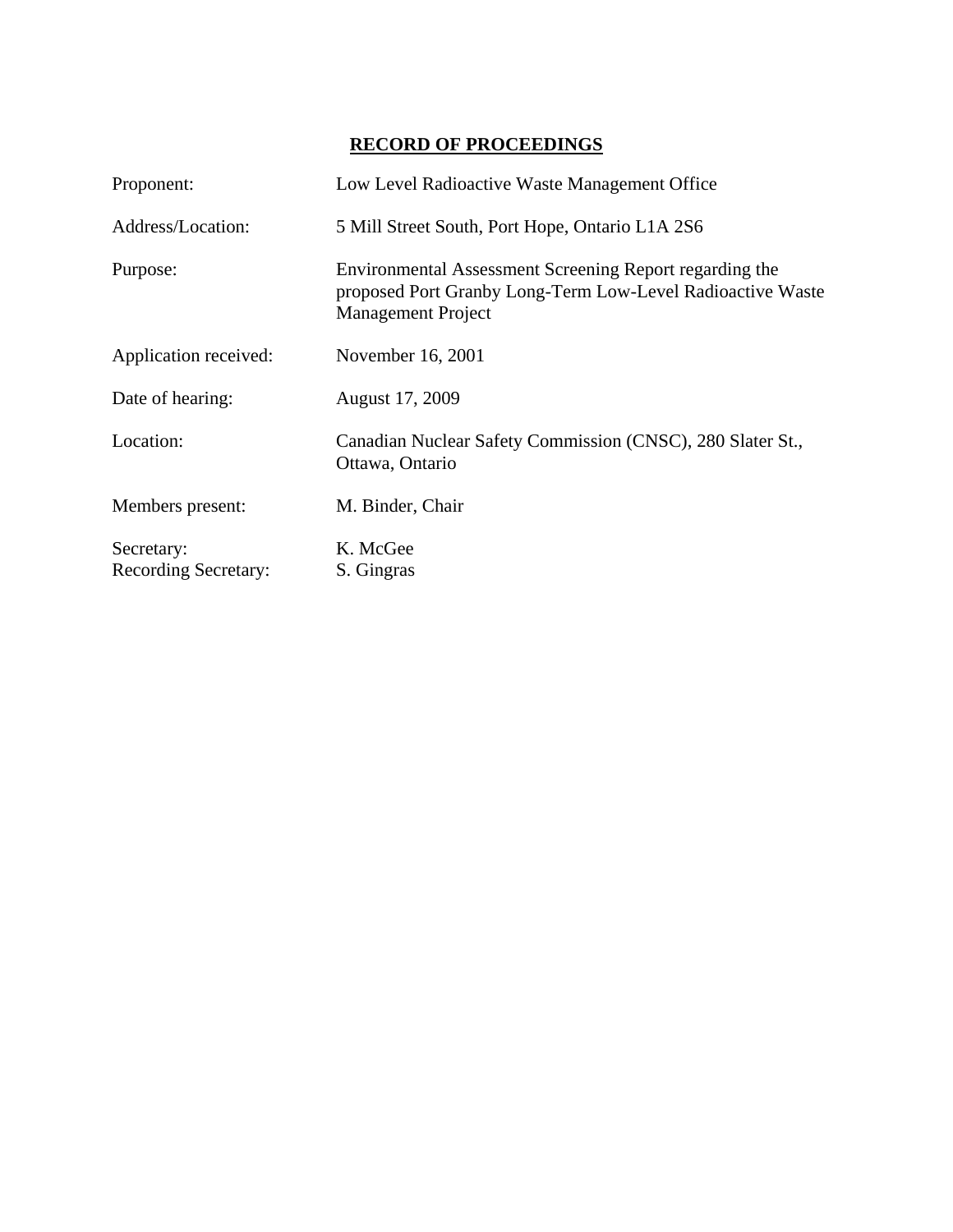# **Table of Contents**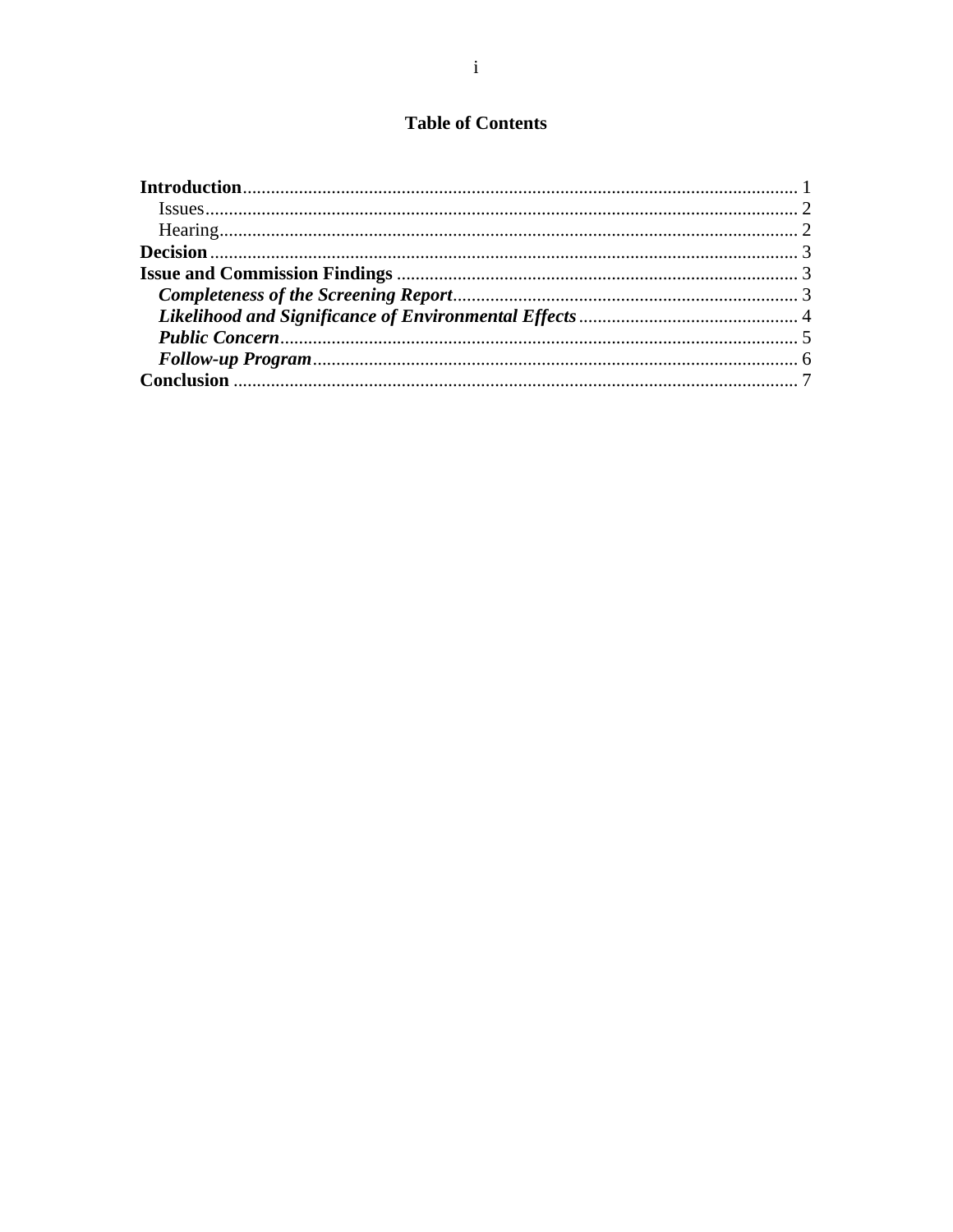#### **Introduction**

- <span id="page-3-0"></span>1. In July 2001, Natural Resources Canada (NRCan) delegated the Low Level Radioactive Waste Management Office (LLRWMO) to act as a proponent for a project to cleanup and to provide appropriate local long-term management of lowlevel radioactive wastes and marginally contaminated soils, located in the Municipality of Clarington, that are associated with the existing Port Granby Waste Management Facility.
- 2. In November 2001, NRCan, writing on behalf of the LLRWMO, sent the CNSC a Letter of Intent stating the plans of the LLRWMO to apply for a Waste Nuclear Substance Licence for the possession, management and storage of waste nuclear substances at Port Hope.
- 3. Before it can proceed with the consideration of a licence application under the provisions of the *Nuclear Safety and Control Act*[1](#page-3-1) (NSCA), the Commission must, in accordance with the requirements of the *Canadian Environmental Assessment*  Act<sup>[2](#page-3-2)</sup> (CEAA), make a decision on an Environmental Assessment (EA) for the proposed project. Following a review of the project description, it was determined that a screening of the project was required. The proposal constitutes a 'project' as defined by the CEAA and the issuance of a Waste Nuclear Substance Licence under section 24(2) of the NSCA is a 'trigger' in the *Law List Regulations*[3](#page-3-3) established under the CEAA. Therefore, pursuant to section 18(1) of the CEAA, the Commission is required to ensure the conduct of a screening EA of the project and the preparation of an EA Screening Report.
- 4. The guidelines for the EA (EA Guidelines), under sections 15 and 16 of the CEAA, including statements of the scope of the project and scope of the assessment, were presented to a Panel of the Commission on July 11, 2002, concurrently with presentation at NRCan and DFO. Following approval of the EA Guidelines by the Commission, NRCan delegated the conduct of the environmental assessment, including the supporting technical studies and public consultation program, to the LLRWMO, in accordance with subsection 17(1) of the CEAA.
- 5. NRCan assumed the position of lead Responsible Authority<sup>[4](#page-3-4)</sup> (RA) for the EA. The Commission also declared itself to be an RA. DFO, Health Canada, Environment Canada, the Canadian Environmental Assessment Agency (the Agency) and Transport Canada identified themselves as federal authorities (FAs) for the purpose of providing expert assistance during the environmental assessment.

 $\overline{a}$ 

<span id="page-3-1"></span> $<sup>1</sup>$  S.C. 1997, c. 9.</sup>

<span id="page-3-2"></span> $2^2$  S.C. 1992, c. 37.

<span id="page-3-3"></span> $3$  S.O.R./94-636.

<span id="page-3-4"></span> $4$  Responsible Authority in relation to an EA is determined in accordance with subsection 11(1) of the CEEA.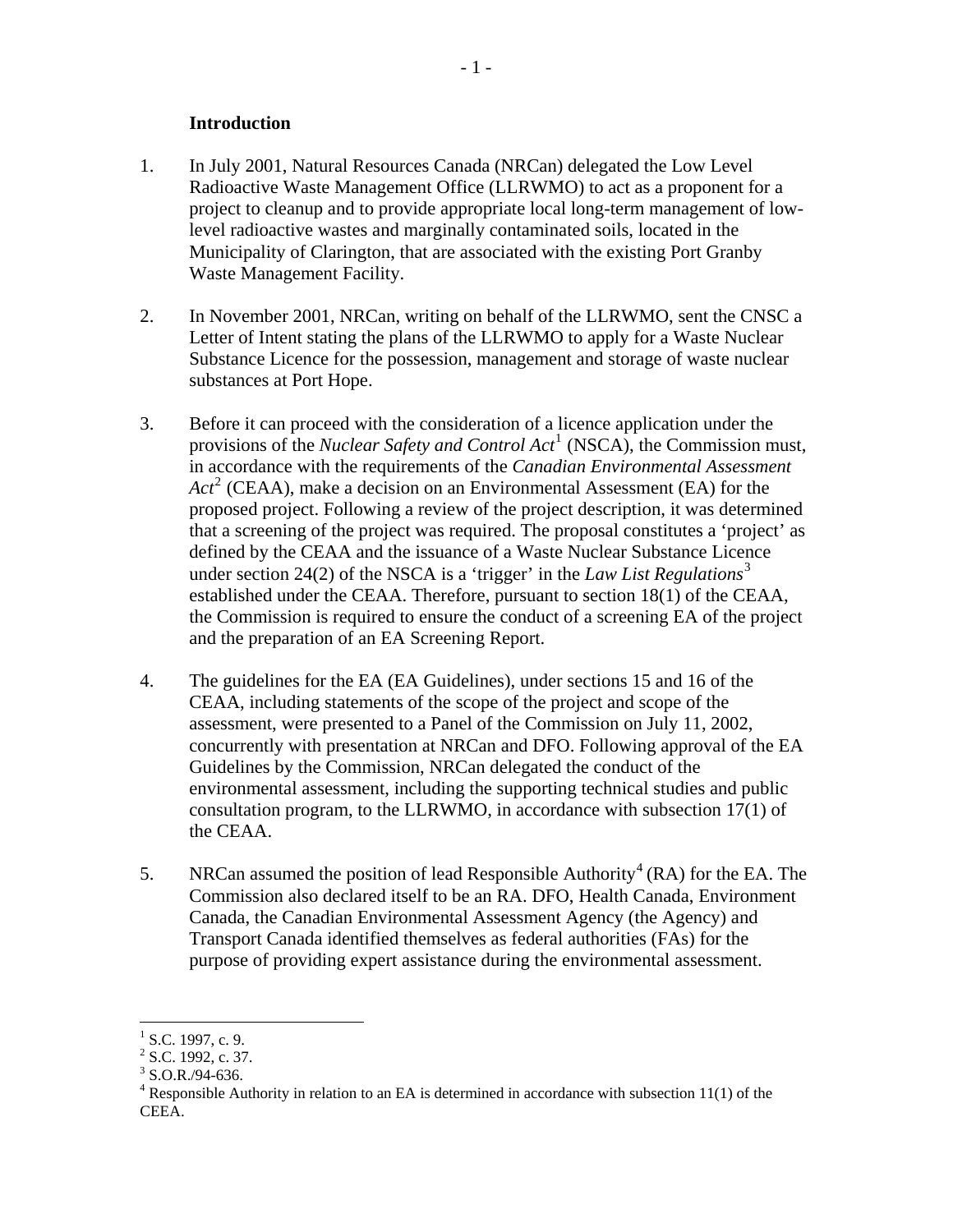- <span id="page-4-0"></span>6. The draft Screening Report for the Port Granby Project has been prepared by the RAs based on the environmental assessment study report (EASR) for the project prepared by the LLRWMO and the subsequent analysis of the EASR by the RAs, Federal Authorities (FAs) and interested Province of Ontario Ministries.
- 7. This *Record of Proceedings* describes the Commission's consideration of the Screening Report and its reasons for decisions on the results. The Screening Report is attached as an appendix to CMD 09-H119.

#### Issues

- 8. In considering the Screening Report, the Commission was required to decide:
	- a) whether the Screening Report is complete**;** that is, whether all of the factors and instructions set out in the approved EA Guidelines and subsection 16(1) of the CEAA were adequately addressed;
	- b) whether the project, taking into account the mitigation measures identified in the Screening Report, is likely to cause significant adverse environmental effects;
	- c) whether the project will be referred to the federal Minister of the Environment for referral to a review panel or mediator (i.e., pursuant to paragraph  $20(1)(c)$  of the CEAA); and
	- d) whether the Commission will proceed with its consideration of the licence application under the NSCA (i.e., consistent with paragraph  $20(1)(a)$  of the CEAA).

## **Hearing**

- 9. Pursuant to section 22 of the NSCA, the President of the Commission established a Panel of the Commission (hereafter referred to as the Commission) to hear this matter.
- 10. In making its decision, the Commission considered information presented for a hearing held on August 17, 2009 in Ottawa, Ontario. The hearing was conducted in accordance with the Commission's process for determining matters under the CEAA. During the hearing, the Commission considered a written submission from CNSC staff (CMD 09-H119), as well as an intervention from the Municipality of Clarington (CMD 09-H119.1).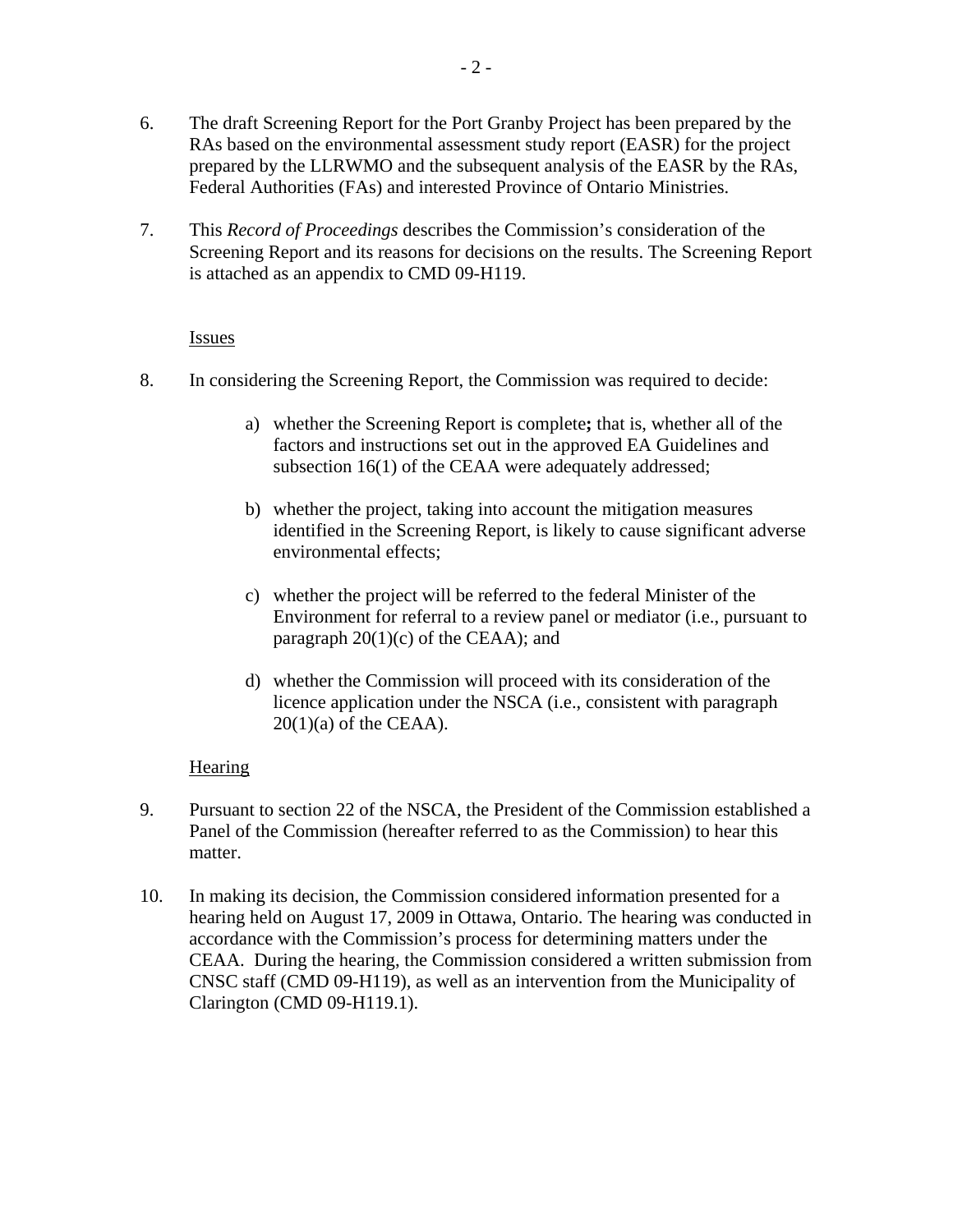#### **Decision**

- <span id="page-5-0"></span>11. Based on its consideration of the matter, as described in more detail in the following sections of this *Record of Proceedings*, the Commission decides that:
	- a) the Environmental Assessment Screening Report appended to CMD 09-H119 is complete. The scope of the project and assessment were appropriately determined in accordance with sections 15 and 16 of the *Canadian Environmental Assessment Act*, and all of the required assessment factors were addressed during the assessment.
	- b) the project, taking into account the mitigation measures identified in the Environmental Assessment Screening Report, is not likely to cause significant adverse environmental effects;
	- c) it will not refer the project to the federal Minister of the Environment for his referral to a federal Environmental Assessment review panel or mediator; and
	- d) consistent with paragraph 20(1)(a) of the *Canadian Environmental Assessment Act*, the Commission will proceed to consider the application for a Waste Nuclear Substance Licence under the provisions of the *Nuclear Safety and Control Act*.

#### **Issue and Commission Findings**

12. In making its decision, the Commission addressed the four issues identified above, under four main areas: the completeness of the Screening Report, the significance of the environmental effects and likelihood to cause adverse environmental effects, the nature and level of public concern, and the follow-up program. The Commission's findings are summarized below.

#### *Completeness of the Screening Report*

- 13. In its consideration of the completeness of the Screening Report, the Commission considered whether the assessment had adequately addressed the scope of the project and assessment factors to be considered.
- 14. In its submission, CNSC staff reported that the existing environment was characterized within seven components that were considered relevant with respect to the likely interactions between the Port Granby Project and the environment. CNSC staff added that each component was refined into sub-components representing features susceptible to project effects or a potential pathway for transfer of an effect to another component. CNSC staff also noted that the baseline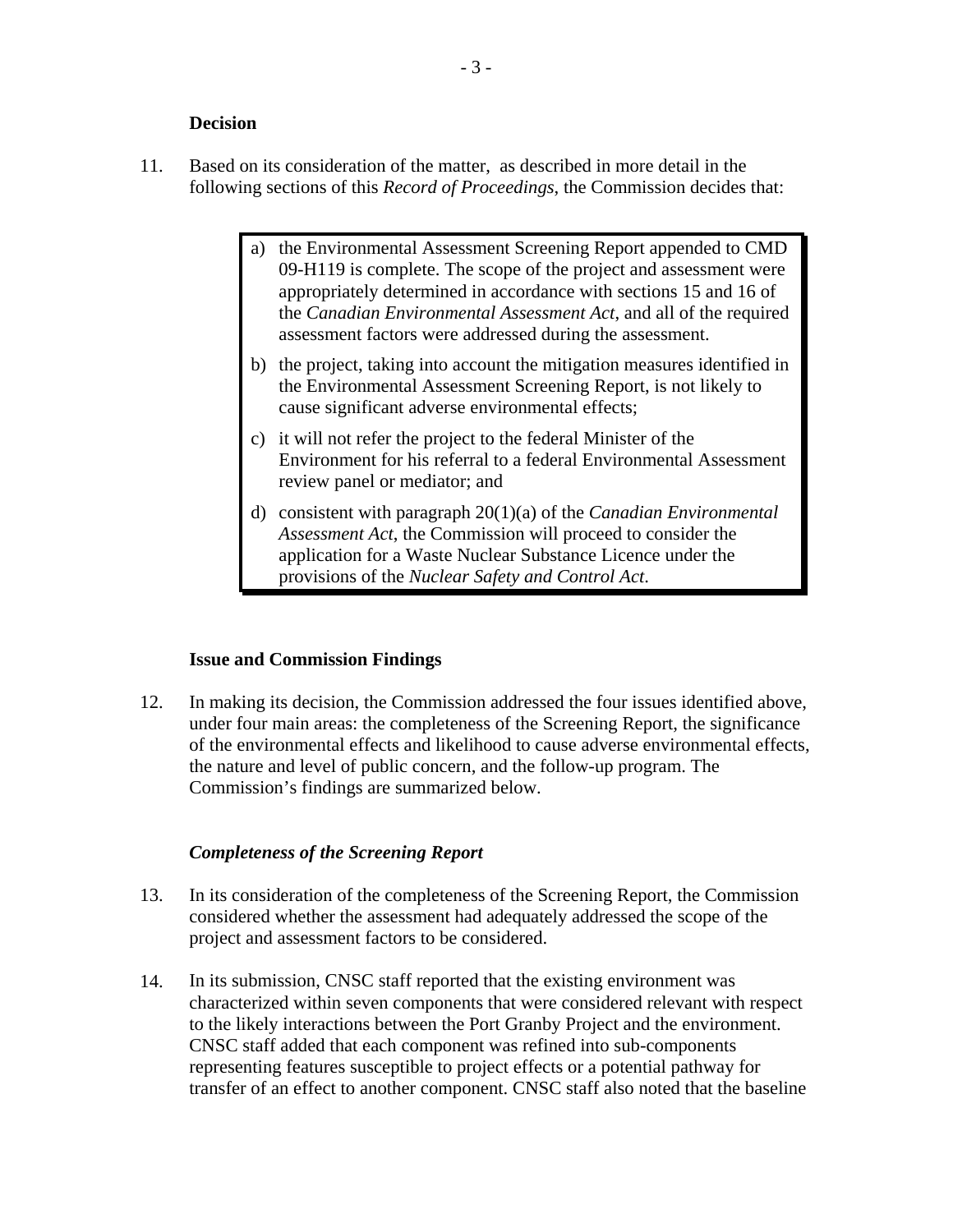<span id="page-6-0"></span>characterization included a selection of valued ecosystem components (VECs) for each environmental component.

- 15. CNSC staff further reported that the RAs have reviewed the EASR prepared by the LLRWMO and its supporting technical documents, the comments from technical reviewers in federal departments and interested Ontario Ministries and the public comments on the public registry. The RAs have also considered the extensive program of public information and consultation carried out by the proponent in conducting the assessment studies.
- 16. CNSC staff reported that the Ontario Ministry of the Environment (MOE) confirmed that there were no provincial EA requirements under the Ontario *Environmental Assessment*  $Act^5$  $Act^5$  *for the project. CNSC staff added that the MOE* indicated an interest in participating in the technical review of the assessment document. CNSC staff also indicated that the Ministry of Natural Resources, the Ministry of Culture and the Ministry of Transportation also participated in the EA process.
- 17. Based on the information presented, the Commission is of the opinion that the applied assessment method was adequate and that the Screening Report is complete and compliant with the requirements of the CEAA.

## *Likelihood and Significance of Environmental Effects*

- 18. With respect to the effects of the project on the environment, CNSC staff stated that the method used for the assessment and mitigation of environmental effects consisted of a series of steps. First, project-environment interactions were identified. Each interaction was then evaluated to determine if it would be likely to result in a measurable change to the environment and to the VECs identified. Likely environmental effects and the means to mitigate adverse effects were then evaluated and the remaining or likely residual environmental effects identified.
- 19. CNSC staff reported that the following environmental components were addressed: atmospheric, geology and groundwater, aquatic, terrestrial, and socio-economic. Aboriginal interests, effects on human health and safety, cumulative effects, effects of the environment on the project, alternative means of carrying out the project, effects on the capacity of renewable resources, and malfunctions and accidents were also considered.
- 20. CNSC staff indicated that the EA predicts that, overall, the Port Granby Project would result in many environmental benefits. The project is predicted to cause adverse effects in some components of the environment, although application of mitigation measures would largely address the effects. Minor residual adverse effects are predicted to occur during the Construction Phase for some aspects of

<span id="page-6-1"></span> $\overline{a}$  $<sup>5</sup>$  R.S.O. 1990, c.E.18.</sup>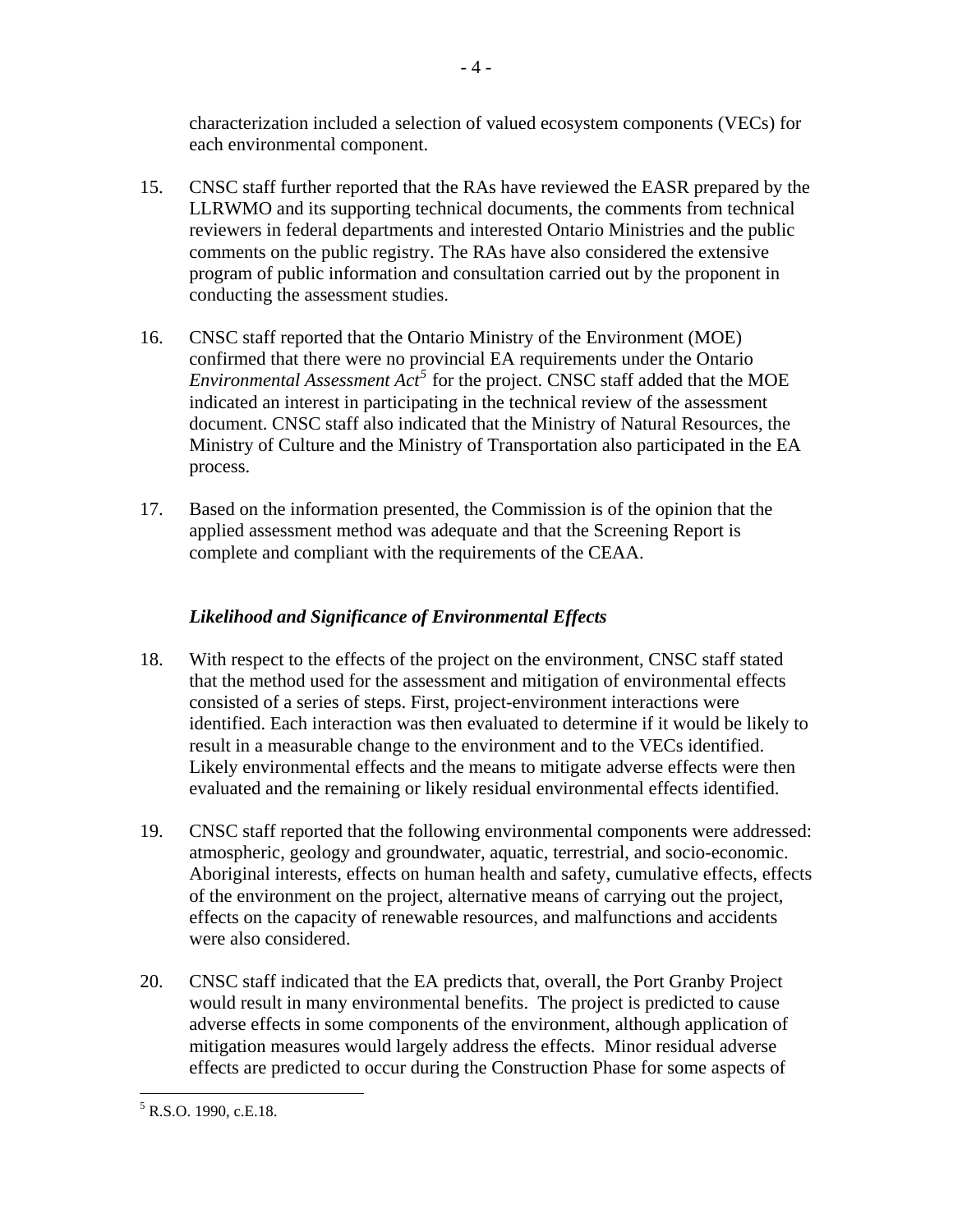<span id="page-7-0"></span>the socio-economic environment and with respect to the feelings of well-being of members of the public.

- 21. In its intervention, the Municipality of Clarington indicated that socio-economic effects of the project should be properly managed. This intervenor detailed several actions that should be taken during the course of the project, including the implementation of a dust management plan, the development of a contingency plan, impact management plans for homes along transportation routes, and the involvement of residents in the monitoring process.
- 22. CNSC staff concluded that all likely residual adverse effects were determined to be minor adverse effects and, as such, not to be significant, taking mitigation measures into account.
- 23. Based on the presented information and on the review of the Screening Report, the Commission concludes that the proposed project, taking into account the identified mitigation measures, is not likely to cause significant adverse environmental effects.

### *Public Concern*

- 24. CNSC staff reported that subsection 18(3) of the CEAA provides discretion to an RA to allow opportunity for the public to examine and comment on the EA screening report before taking a course of action pursuant to Section 20 of the CEAA. For the Port Granby Project, the public consultation was led by NRCan in collaboration with CNSC staff.
- 25. CNSC staff indicated that the draft EA Screening Report was released for a 45-day public review period that closed on June 17, 2009. The public, Federal Authorities, provincial and municipal authorities and First Nation communities were given the opportunity to comment. Advertisements of the public review period were published in local newspaper and aired on local radio stations. Copies of the report were mailed to a list of interested people. Letters were sent to First Nation communities to request comments on the draft EA Screening Report. The draft EA Screening Report was presented to the Municipal Council of Clarington on April 27, 2009. In addition, Open Houses on the draft EA Screening Report were also conducted on May 27, 2009 in the local area.
- 26. CNSC staff reported that, in total, 10 intervenors (6 members of the public, two submissions from a non-profit organization, one municipality and one Federal Authority) provided comments on the draft EA Screening Report during the 45 day public review. No comments from First Nation communities were received. Comments were received concerning the appropriateness of the proposed location, elaboration of details, a complaints resolution process, property value impacts, community involvement in the monitoring process, geology and groundwater and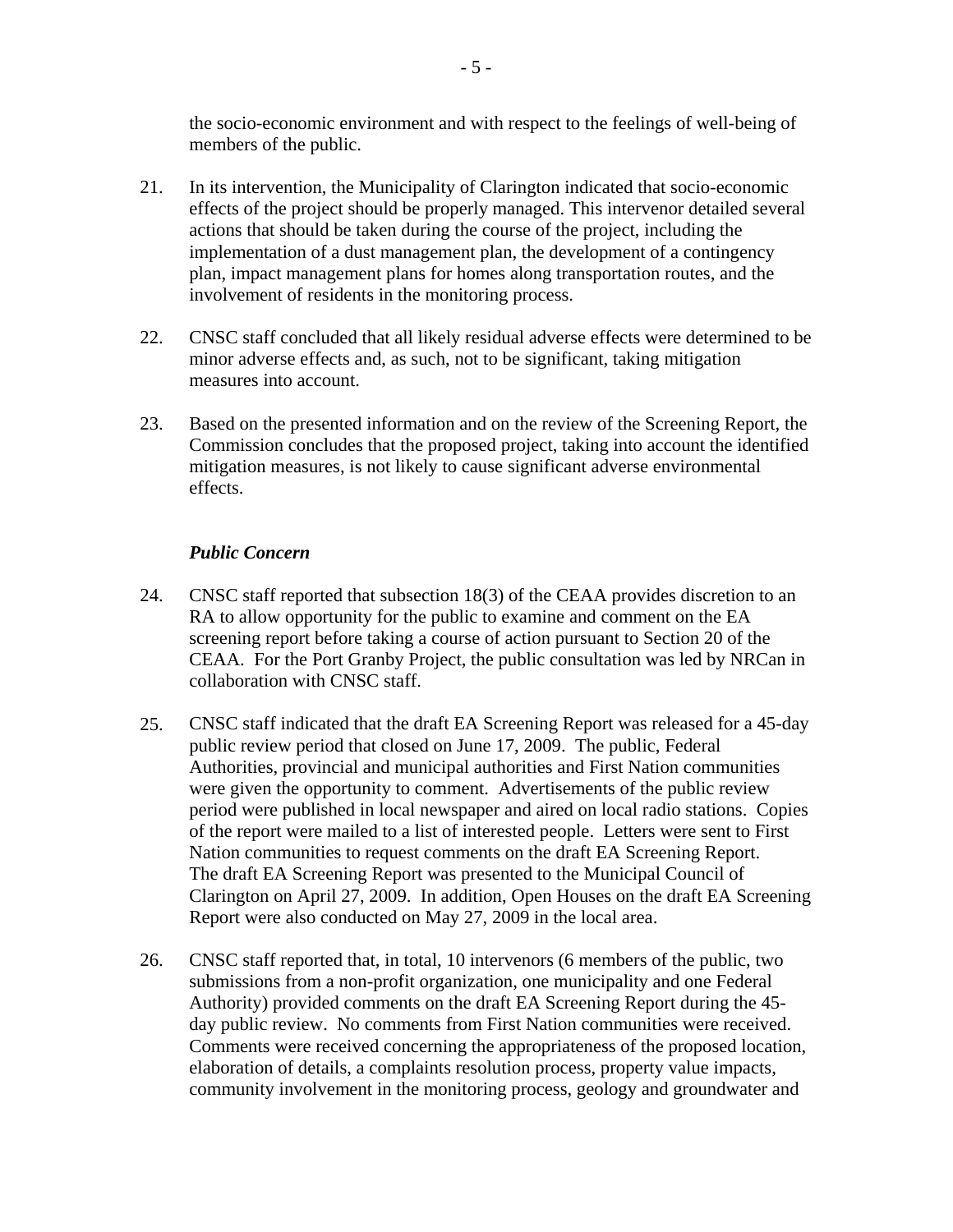human health.

<span id="page-8-0"></span>27. Based on the information provided, the Commission is of the view that there was sufficient opportunity for the public to be informed and to express its views on the project. The Commission is of the opinion that public concern does not warrant referral of the project to the Minister of the Environment for his referral to a review panel or mediation.

### *Follow-up Program*

- 28. A follow-up program under CEAA verifies the effectiveness of mitigation measures and the accuracy of environmental predictions.
- 29. CNSC staff reported that a Follow-up Program as defined by the CEAA would be warranted for the Port Granby Project. The objective of the Follow-up Program would be to confirm the key assumptions used in the EASR for the effects predictions.
- 30. CNSC staff indicated that the LLRWMO had identified a number of types of monitoring and follow-up activities that it would propose to implement as part of its adaptive management approach with respect to the project. CNSC staff added that the LLRWMO will further refine the proposed Program for the acceptance of the relevant RAs. The Follow-up Program would be developed prior to the issuance of a CNSC licence for the project.
- 31. In its intervention, the Municipality of Clarington expressed the view that requirements for water treatment, groundwater flow and flushing should be properly defined, and that monitoring wells in the existing waste material at several locations should be installed in order to sample actual waste quality before the design of the treatment system is finalized. This intervenor also noted that the Follow-up Program should provide monitoring or contingency plans related to follow-up activities. The Municipality of Clarington added that there should be a description of the monitoring programs, and that mitigation measures need to be confirmed and tracked to demonstrate the assessment of net effects.
- 32. CNSC staff recommended to the Commission that the follow-up program be incorporated as a condition of the licence if the project is licensed.
- 33. Based on the above information, the Commission takes note that the LLRWMO has identified monitoring and follow-up activities for the project. However, the Commission expects the LLRWMO to develop a complete Follow-up Program, approved by the relevant RAs, before the Commission holds hearings for the licensing of the project.